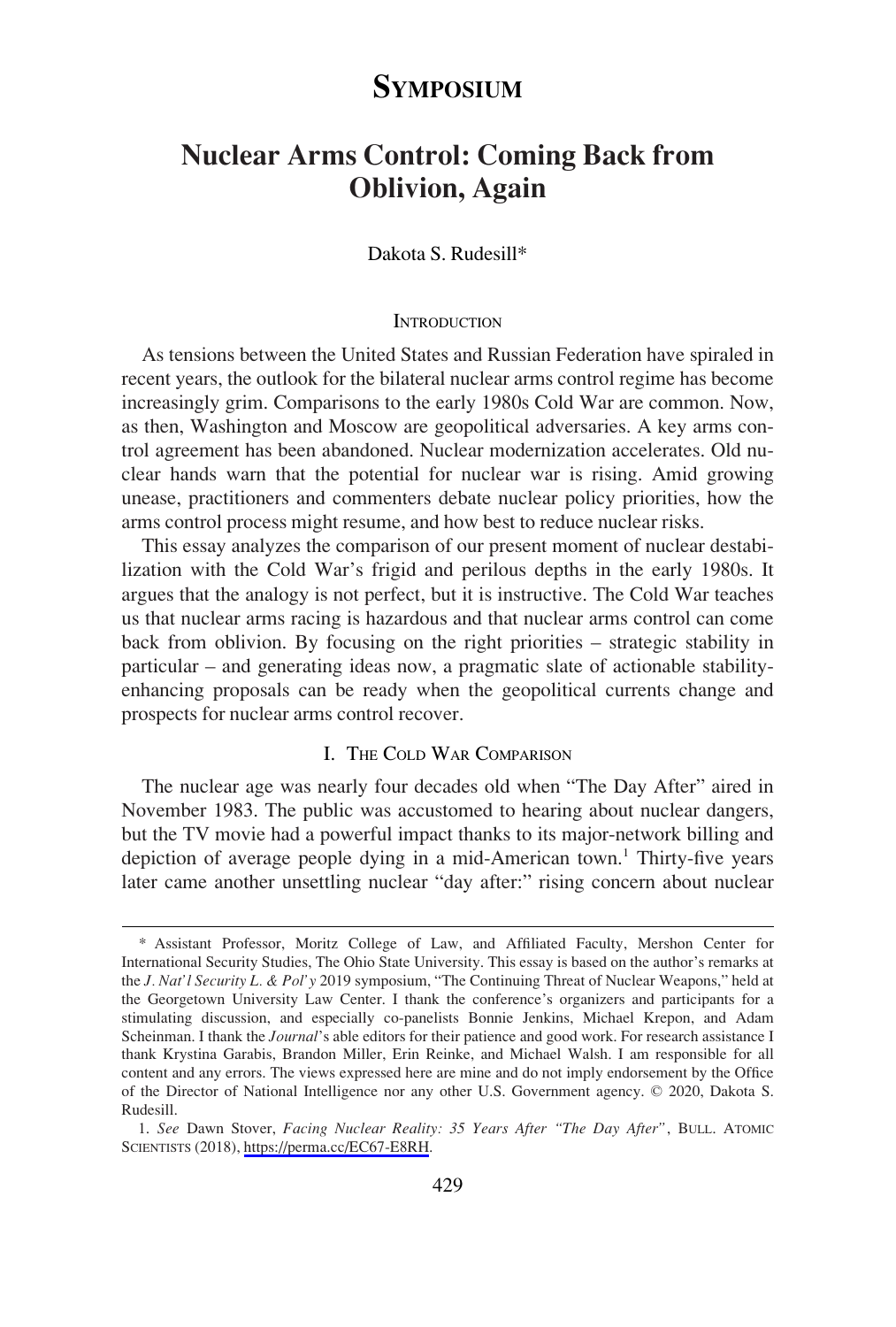arms racing that followed the Trump Administration's October 2018 decision to withdraw from the landmark 1987 Intermediate-Range Nuclear Forces (INF) Treaty, after years of Russian violations.<sup>2</sup> The historical echoes continued as discussion of non-extension of the last remaining bilateral nuclear arms treaty, the 2010 New Strategic Arms Reduction Treaty (New START) accord on strategic (long-range) nuclear forces, quickly followed the INF withdrawal announcement. These events recalled the collapse of negotiations on the first START accord in December 1983, mere weeks after the TV movie aired.<sup>3</sup>

Some experts warn that the risk of employment of nuclear weapons may now be greater than in 1983, perhaps higher than at any moment since the Cuban Missile Crisis of 1962.<sup>4</sup> But is the Cold War really back?<sup>5</sup> Does the comparison to the early 1980s work? Comparing the two moments of rising nuclear risks demonstrates that there is enough that is similar and different that Washington and Moscow should adopt an agenda that is at once old and new. The two top nuclear powers should focus on strategic stability, extend New START, and prepare for arms control's eventual resumption by generating workable ideas now.

#### *A. Similarities*

Recent months saw the thirtieth anniversary of the Berlin Wall's demise. Yet it has been hard not to regard our moment with a sense of tragedy and regret about what could have been. A corner has been turned from the "post-Cold War world." In recent years, the list of ways in which our time looks like the early 1980s Cold War has started to get long. We can organize the similarities under headings of geopolitics, nuclear force modernization and doctrine, and arms control.

## 1. Geopolitics

In the preface to the Trump Administration's 2018 Nuclear Posture Review (NPR), then-Defense Secretary James Mattis observed that Moscow has made a "decided return to Great Power competition."6 This characterization of the

*See* Treaty on the Elimination of Intermediate-Range and Shorter-Range Missiles, U.S.-USSR, 2. Dec. 8, 1987, 100 U.S.T. 1 [hereinafter INF Treaty]; Steven Pifer, *The Trump Administration is Preparing a Major Mistake on the INF Treaty*, BROOKINGS (Oct. 19, 2018), [https://perma.cc/LLG7-](https://perma.cc/LLG7-JH6N)  [JH6N.](https://perma.cc/LLG7-JH6N)

*See* Treaty on Measures for the Further Reduction and Limitation of Strategic Offensive Arms, 3. U.S.-Russ., Apr. 8, 2010, T.I.A.S. No. 11-205 [hereinafter New START]; William Drozdiak, *Soviets Halt Strategic Arms Talks*, WASH. POST (Dec. 9, 1983), <https://perma.cc/UD7P-7TWF>.

<sup>4.</sup> *See, e.g*., Ernest J. Moniz & Sam Nunn, *The Return of Doomsday: The New Nuclear Arms Race – and How Washington and Moscow Can Stop It*, 98 FOREIGN AFF., Sept.–Oct. 2019 (noting that the risk of nuclear employment is the highest since the Cuban Missile Crisis in 1962).

*See, e.g*., Brian D'Haeseleer, *Did Barack Obama, not Donald Trump, launch the new cold war?*, 5. WASH. POST (Sept. 18, 2019, 6:00 AM), <https://perma.cc/P7ZU-5XJU>(applying a Cold War analogy); Michael E. O'Hanlon & Sean Zeigler, *No, We Aren't on the Brink of a New Cold War with Russia and China*, BROOKINGS (July 13, 2019), <https://perma.cc/5SCC-ZF9Y> (criticizing a Cold War analogy).

*See* U.S. DOD, NUCLEAR POSTURE REVIEW 1 (2018), <https://perma.cc/3HT3-UQZK> [*hereinafter*  6. 2018 NPR].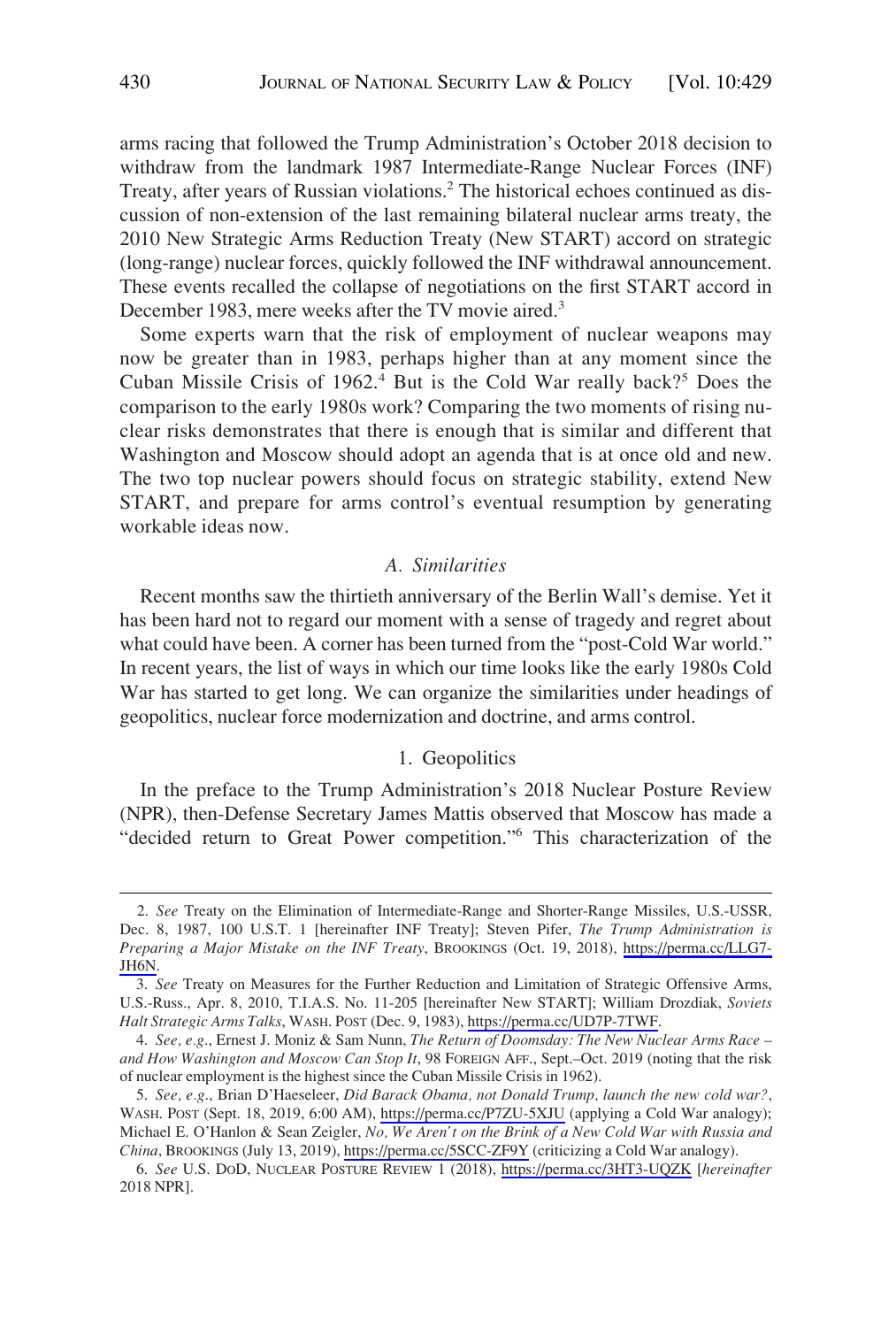international security environment is contested.7 Even so, the undeniable deterioration in relations between Russia and the U.S.-led North Atlantic Treaty Organization (NATO) was long in coming and signposted by Kremlin use of force. In the same way that the Soviet invasion of its neighbor Afghanistan in 1979 marked the end of the intra-Cold War period of lower tensions known as Détente,<sup>8</sup> Russia's invasions of neighboring Georgia in 2008 and Ukraine in 2014 (to include annexation of Crimea) meant the acrimonious end of hope during the George W. Bush and Obama Administrations, respectively, for friendlier relations.<sup>9</sup> As before, the Kremlin has since been engaged in a protracted lowintensity conflict against U.S.-aided local forces.<sup>10</sup> As before, there has been potential for escalation and direct conflict between the armed forces of Washington and Moscow, and concern that the Kremlin may turn its forces next to an attack on NATO states.<sup>11</sup> In the Middle East, the two powers have backed warring

9. In the wake of tensions with Russia during the 1999 Kosovo War and rising Washington-Moscow acrimony, the George W. Bush Administration attempted a reset of its own. The "New Relationship" was reflected in a 2002 strategic arms treaty. *See* Strategic Offensive Reductions Treaty, U.S.-Russ., May 24, 2002, S. TREATY DOC. No. 107-8 (2002). Called the Moscow Treaty or SORT, this short agreement provided that on Dec. 31, 2012, each state would declare that its operationally deployed strategic warheads numbered 1,700 to 2,200. *Id*. The agreement would then expire. The SORT kept arms control alive but allowed the sides to configure their forces as they pleased and provided no inspection regime. Washington-Moscow relations worsened quickly after SORT was concluded. Contributing factors included disagreements about the 2003 U.S. invasion of Iraq, continued expansion of NATO into the former Soviet empire, and Russia's turn toward authoritarianism. The New Relationship's failure was laid bare when Russia conducted cyber attacks on Estonia in 2007 and invaded Georgia in 2008. For discussion, see Peter Baker, *The Seduction of George W. Bush*, FOREIGN POL'Y (Nov. 6, 2013, 12:49 AM), [https://perma.cc/H34S-MG7X.](https://perma.cc/H34S-MG7X) The Obama Administration's efforts at a post-Georgia war "reset" yielded the 2010 New START nuclear arms treaty but little other Russian reciprocation. *See* New START, *supra* note 3; Nini Arshakuni, Angelina Flood & Natasha Yefimova-Trilling, *Why the 'Reset' Didn't Last*, RUSS. MATTERS (Mar. 8, 2019), <https://perma.cc/U85P-UDVT> (commenting on the impact of Russia's invasion of Ukraine on bilateral relations).

10. The U.S. aid to the Mujahideen fighters in Afghanistan was covert, while U.S. aid to Ukraine has so far been overt on the public record. *See* GEORGE CRILE III, CHARLIE WILSON'S WAR: THE EXTRAORDINARY STORY OF THE LARGEST COVERT OPERATION IN HISTORY 78, 214–15, 261–63 (2003) (decribing the provision of covert aid to Afghan rebels); CORY WELT, CONG. RESEARCH SERV., R45008, UKRAINE: BACKGROUND, CONFLICT WITH RUSSIA, AND U.S. POLICY 29-32 (Sept. 19, 2019), [https://](https://perma.cc/2DL3-9H5K)  [perma.cc/2DL3-9H5K](https://perma.cc/2DL3-9H5K) (summarizing U.S. aid to Ukraine).

11. Russia has espoused a willingness to use force to protect Russians and Russian-speakers in neighboring states, which echoes the Brezhnev Doctrine: the Soviet policy of willingness to use force to prevent Soviet satellites from drifting out of the Kremlin's orbit. The Doctrine was consistent with the Soviet invasions of Hungary, Czechoslovakia, and Afghanistan. *See* GARTHOFF, *supra* note 8, at 755, 1037-38. The current Russian policy is more worrisome because NATO expansion to include former Soviet republics in the Baltics has brought many Russians and Russian speakers inside NATO. The Russian populations of the Baltic countries are approximately: Estonia 25 percent, Latvia 25 percent, and Lithuania 5.8 percent. *See The World Factbook*, U.S. CENTRAL INTELLIGENCE AGENCY, [https://](https://www.cia.gov/library/publications/resources/the-world-factbook/)  [www.cia.gov/library/publications/resources/the-world-factbook/](https://www.cia.gov/library/publications/resources/the-world-factbook/) (data available via use of the names of the Baltic states as search terms). Russian military operations against any NATO state would trigger the

*See, e.g*., Michael J. Mazarr, *This is Not a Great-Power Competition*, FOREIGN AFF. (May 29, 7. 2019), [https://perma.cc/A7FB-7F5H.](https://perma.cc/A7FB-7F5H)

<sup>8.</sup> *See* RAYMOND L. GARTHOFF, DE´TENTE AND CONFRONTATION: AMERICAN-SOVIET RELATIONS FROM NIXON TO REAGAN 1130, 1156-57 (rev. ed. 1994) (discussing the role of the Soviet invasion of Afghanistan in the demise of Détente).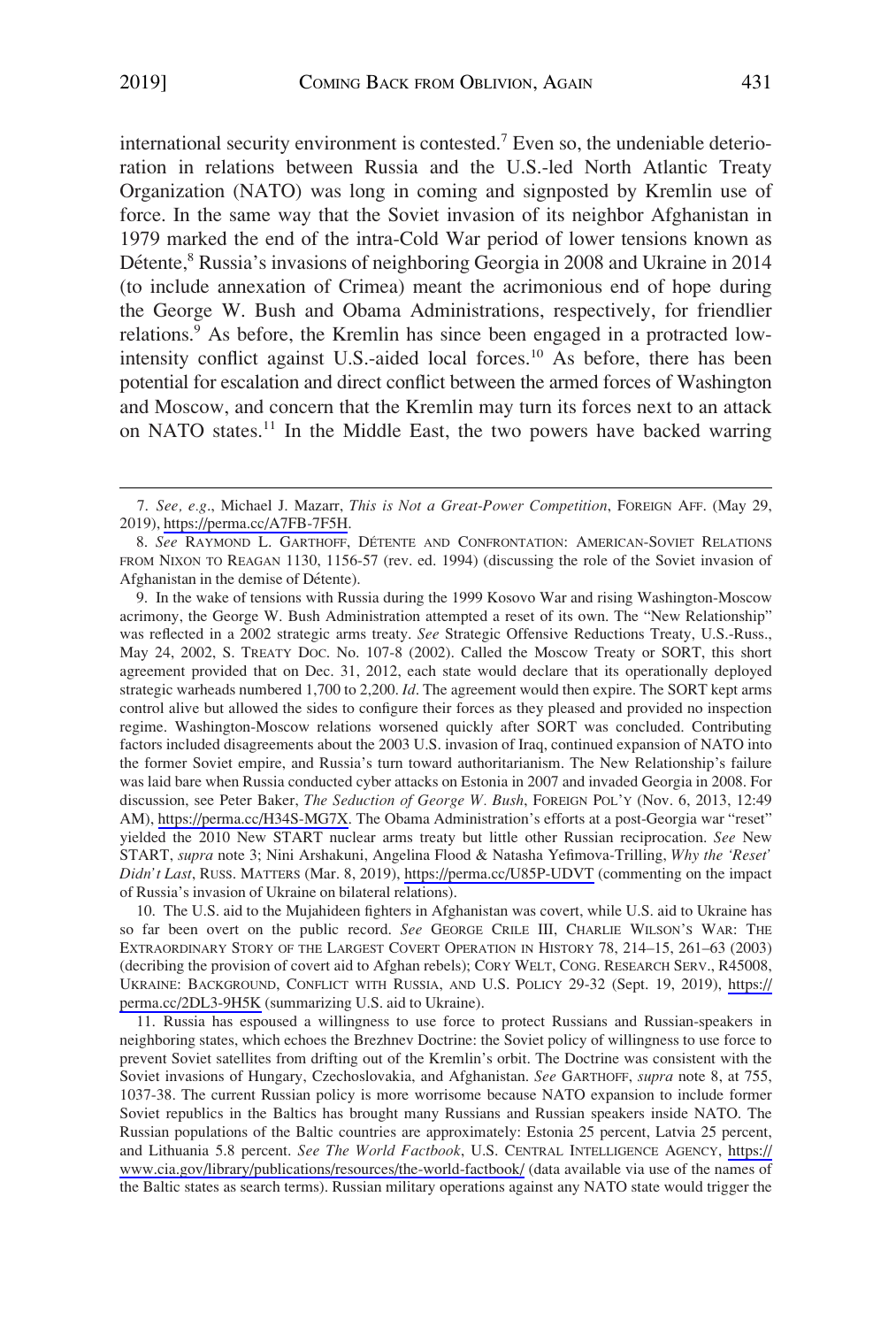factions in Syria's bloody civil war – and unlike in most of the Cold War's proxy wars, Washington and Moscow have overtly used force themselves.<sup>12</sup> Meanwhile, the spy war – the confrontation between Kremlin and Western intelligence services – has rebounded to its former levels of intrigue and lethality.13 The KGB's successor (the FSB) and its Defense Ministry counterpart (the GRU) are again top counter-intelligence priorities of the U.S. intelligence apparatus, and have carried out a campaign of assassinations on NATO soil in recent years. The Kremlin's espionage apparatus has revived its "active measures" efforts to compromise U.S. elections and disrupt U.S. domestic tranquility – to potentially unprecedented effect, thanks to the Internet and the increasingly sensationalistic American political culture.<sup>14</sup>

The Washington-Moscow bilateral geopolitical competition is once again importantly and disturbingly nuclear. The two nuclear peers still hold the majority of the world's atomic arsenal. Rehearsal of nuclear combat has resumed a prominent place in military exercises. We now know that the Soviets nearly mistook NATO's Able Archer 83 exercise – which included nuclear units and planned participation of national leadership – as cover for a NATO first strike.<sup>15</sup> In recent years, NATO has carefully watched major Russian combined-arms exercises that have rehearsed use of nuclear weapons against member states and NATO associate Sweden.<sup>16</sup> Both nuclear superpowers have revived Cold Warera training missions that bring their nuclear-capable aircraft and naval vessels

13. *See* Madeline Roache, *Russia Was Linked to 14 Deaths in the U.K., But Britain Looked Away. A New Book Explores Why*, TIME (Nov. 2, 2019) (journalist investigation of deaths in the U.K. where there are signs of involvement of Russian security services).

14. See ROBERT D. BLACKWILL & PHILIP H. GORDON, COUNCIL ON FOREIGN RELATIONS SPECIAL REPORT NO. 80: CONTAINING RUSSIA 3 (Jan. 2018), <https://perma.cc/PTC3-MTMA> (discussing election interference as part of the larger geopolitical challenge from Russia); *Worldwide Threat Assessment of the US Intelligence Community Before S. Select Comm. on Intelligence*, 116th Cong. 6-9, 13-14 (Jan. 29, 2019) (statement for the record of Daniel R. Coats, Director of Nat'l Intelligence on Russian operations), <https://perma.cc/Q6PB-5WHY> (view of U.S. intelligence community); Judy Woodruff, *Russia 'Turned' Election for Trump, Clapper Believes*, PBS.ORG (May 23, 2018) (former Director of National Intelligence personally believes that Russian election interference was decisive in close 2016 presidential race).

*See Able Archer 83 Sourcebook*, NAT'L SECURITY ARCHIVE, [https://nsarchive.gwu.edu/project/](https://nsarchive.gwu.edu/project/able-archer-83-sourcebook)  15. [able-archer-83-sourcebook](https://nsarchive.gwu.edu/project/able-archer-83-sourcebook) (last visited Nov. 6, 2019) (collecting historical documents and analyses); *see also* MARC AMBINDER, THE BRINK: PRESIDENT REAGAN AND THE NUCLEAR WAR SCARE OF 1983 (2018) (investigative journalist account of near-war during the Able Archer 83 exercise).

*See* Robin Emmott & Andrius Sytas, *Russia's Zapad War Games Unnerve the West*, REUTERS 16. (Sept. 13, 2017, 9:36 AM), <https://perma.cc/NH2U-RHDN>; Damien Sharkov, *Russia Practiced Nuclear Strike on Sweden: NATO Report*, NEWSWEEK (Feb. 4, 2016, 3:46 AM),<https://perma.cc/9SRK-SH97>.

Alliance's Article V commitment obligating every member to defend all others. *See* North Atlantic Treaty art. 5, Apr. 4, 1949, 63 Stat. 2241, 34 U.N.T.S. 243.

*See, e.g*., Barbara Starr & Ryan Browne, *US Conducts Airstrike on Weapons Storage Site as*  12. *Troops Pull Out of Syria*, CNN (Oct. 16, 2019, 7:29 PM), <https://perma.cc/LC34-PJD2> (example coverage of overt U.S. military action); Evan Hill & Christiaan Triebert, *12 Hours. 4 Syrian Hospitals Bombed. One Culprit: Russia*., N.Y. TIMES (Oct. 13, 2019), <https://perma.cc/63DV-UZNM> (example coverage of overt Russian military action in Syria, which has raised particular concern about knowing or reckless disregard for the law of armed conflict).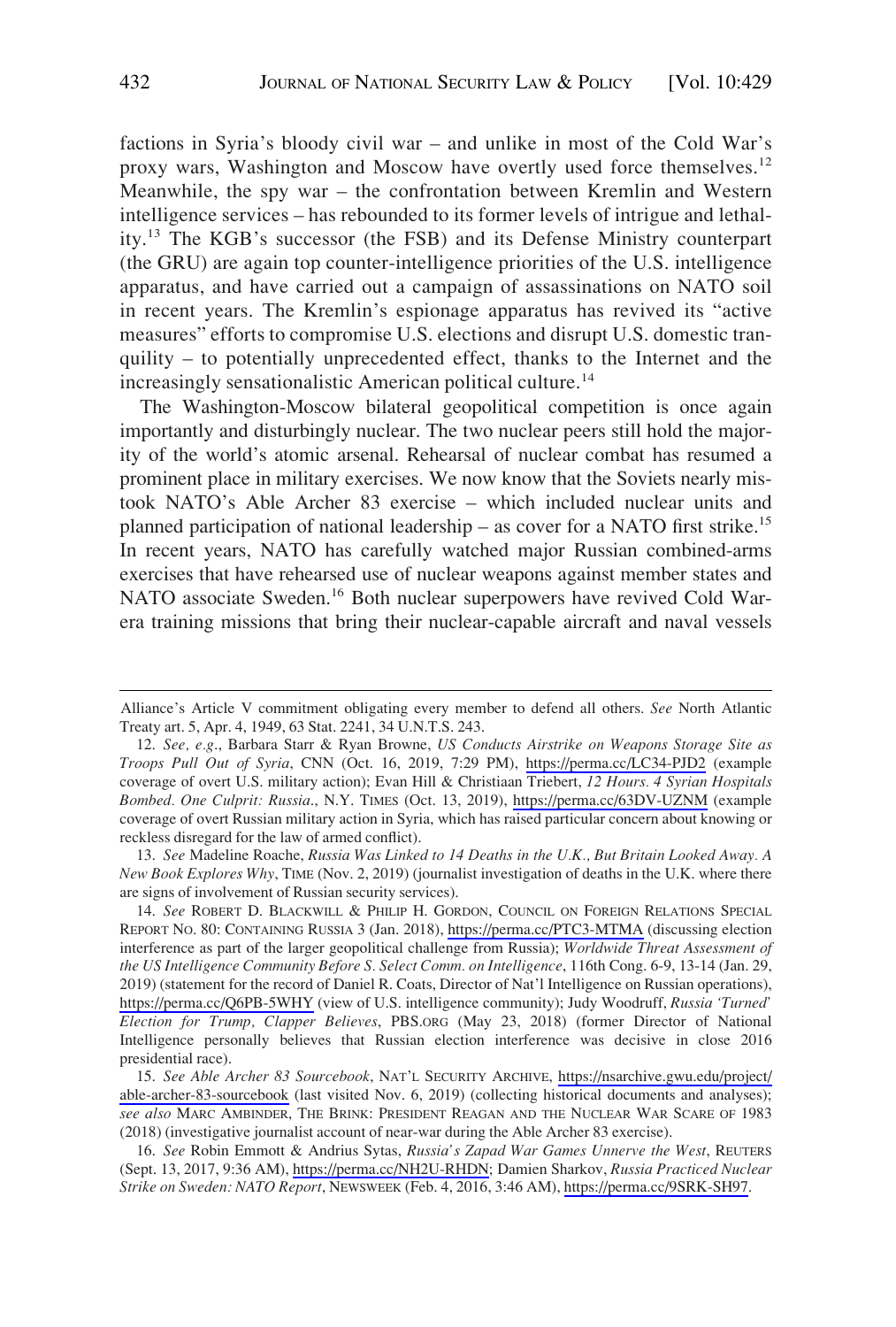close to the other's territory, waters, and airspace.<sup>17</sup> Whereas on Sept. 11, 2001, both sides cancelled nuclear exercises that were underway, Russian President Vladimir Putin has indicated that he was willing and ready to order a nuclear alert during Russia's 2014 invasion of Ukraine.<sup>18</sup> Putin here was reviving nuclear signaling: sending a message of resolve through force posture changes or statements regarding nuclear arms. The ready precedent was the U.S. nuclear alert during the 1973 Arab-Israeli war, meant to dissuade Kremlin intervention.19 Meanwhile, both Putin and U.S. President Donald Trump have made nuclear saber rattling a feature of nationalist political rhetoric.20

#### 2. Nuclear Forces

The notions that an expensive nuclear arms race must be run or that nuclear employment can lead to military victory sound to many ears like Cold War anachronisms. With echoes of Cold War claims of bomber and missile gaps, however, this kind of thinking is back. To their credit, Presidents Putin and Trump at times condemn nuclear weapons and disclaim interest in arms racing, call for further force reductions, and have indicated interest in a nuclear arms deal that includes China and perhaps other powers.<sup>21</sup> Then-Secretary Mattis's testimony to Congress on behalf of new nuclear hardware was decidedly reluctant.<sup>22</sup>

*See* Hans M. Kristensen & Matt Korda, *United States Nuclear Forces, 2020*, 76 BULL. ATOMIC 17. SCIENTISTS 46, 50-51 (2020) (U.S. nuclear exercises in 2019 involved bomber operations in the European theater that the Air Force observes "have not been done since the Cold War ended," involved a large flight of B-52H bombers to the eastern Baltic Sea, B-52H flights over Poland and the Arctic near Russian territory, and (for the first time) B-2 stealth bomber operations over the Arctic); Zachary Cohen & Ryan Browne, *US Fighter Jets Intercept Russian Bombers Near Alaska*, CNN (Aug. 9, 2019, 5:29 AM), <https://perma.cc/GND7-2XXP>(reporting that Russian nuclear-capable bombers flew near U.S. airspace).

*See* William M. Arkin & Robert Windrem, *Secrets of 9/11: New Details of Chaos, Nukes*  18. *Emerge*, NBC NEWS (Sept. 11, 2016, 10:53 AM), [https://perma.cc/6G4J-GXZW;](https://perma.cc/6G4J-GXZW) *Putin Says Russia Was Ready for Nuclear Confrontation Over Crimea*, REUTERS (Mar. 15, 2015, 7:59 AM), [https://perma.cc/](https://perma.cc/9HTJ-6HUX)  [9HTJ-6HUX](https://perma.cc/9HTJ-6HUX).

<sup>19.</sup> *See* WALTER ISAACSON, KISSINGER: A BIOGRAPHY 530-34 (1992).

*See, e.g*., Ray Sanchez, *Putin Boasts Military Might with Animation of Florida Nuke Strike*, CNN 20. (Mar. 2, 2018, 10:57 AM),<https://perma.cc/X8S8-3HJF>(Putin's State of the Union remarks tout nuclear modernization and include video of simulated nuclear attack on the U.S.); Donald Trump (@realDonaldTrump), TWITTER (Dec. 22, 2016, 8:50 AM), <https://perma.cc/46LP-24YN>("The United States must greatly strengthen and expand its nuclear capability. . ."); Michael Crowley, *Trump's North Korea Tweets Shatter Decades-Old Nuclear Taboo*, POLITICO (Jan. 3, 2018, 7:51 PM), [https://perma.cc/](https://perma.cc/BA5H-6P65)  [BA5H-6P65](https://perma.cc/BA5H-6P65) (Trump threatens nuclear use more explicitly than predecessors); Melissa Fares, *Trump 'Arms Race' Comment Sows More Doubt on Nuclear Policy*, REUTERS (Dec. 22, 2016, 12:03 PM), <https://perma.cc/WP85-VZLA>(Trump reportedly told journalist "Let it be an arms race. We will outmatch them at every pass and outlast them all.").

<sup>21.</sup> See, e.g., Vladimir V. Putin, President of the Russian Federation, Remarks to Meeting of the Valdai International Discussion Club, Oct. 27, 2016,<https://perma.cc/96Y4-F44Q>(condemning nuclear weapons); Kingston Reif & Shannon Bugos, *Putin Puts Ball in Trump's Court on New START Extension*, ARMS CONTROL TODAY (Dec. 20, 2019), <https://perma.cc/82RD-E6V9>(Russia open to Trump's interest in including China, but Russia may then want to include the U.S-allied Britain and France).

<sup>22.</sup> Jeff Daniels, Pentagon Chief Sees New Nuclear Missile as Bargaining Chip Against Russians, CNBC (Feb. 6, 2018, 5:09 PM), [https://perma.cc/BN5Z-YTYN.](https://perma.cc/BN5Z-YTYN)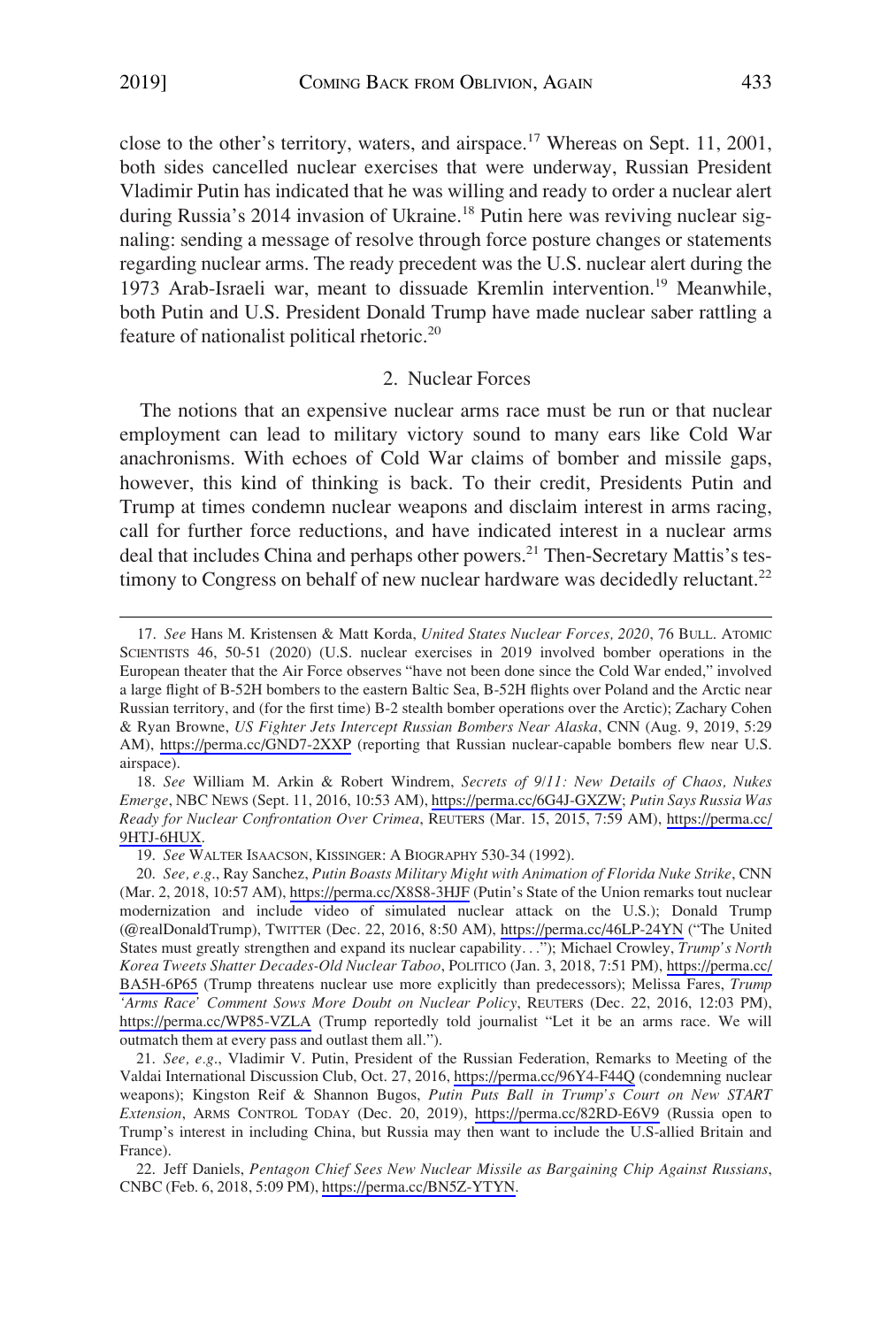Yet it is clear from both presidential rhetoric and force modernization efforts that a new arms race is at least nascent.

Driven by the classic arms-building motives of perceived security need, prestige, and domestic politics, both sides are making massive investments in all three legs of their respective triads of strategic (long-range) delivery vehicles: bombers, land-based intercontinental ballistic missiles (ICBMs), and submarine-launched ballistic missiles (SLBMs) and their submarines. After vast post-Cold War cuts in the kinds and numbers of warheads and nuclear-capable vehicles, both powers are disregarding the principle of irreversible reductions and are building old and new kinds of weapons.23 Of special concern in the West have been Russia's nowfielded nuclear-capable cruise missile (which violated the INF Treaty's ban on missiles with ranges of 300 to 3,400 miles), several other nuclear delivery systems under development (including an underwater drone and a nuclear-powered missile), in addition to potential return of tactical (short-range) nuclear weapons to surface ships and attack submarines and retention of a much larger and more diverse tactical arsenal than the United States.<sup>24</sup> Russian moves informed the Trump Administration's decisions in its 2018 NPR to field a low-yield warhead for Trident SLBMs in the near term, and over the long term pursue a new nuclear-armed sea-launched cruise missile (SLCM) and a conventional groundlaunched cruise missile (GLCM).<sup>25</sup> Russia and the United States (and China) are pursuing maneuverable hypersonic warheads.<sup>26</sup> Finally, while the United States no longer fields the Cold War's most destabilizing strategic nuclear forces – multiple independently targetable re-entry vehicles (MIRVs) on ICBMs that by concentrating many warheads on single targets arguably create incentives for striking first in a crisis – Russia is relying heavily on MIRVs. Indeed, Russia is

<sup>23.</sup> *See* DAVID CLIFF ET AL., VERTIC, IRREVERSIBILITY IN NUCLEAR DISARMAMENT: PRACTICAL STEPS AGAINST NUCLEAR REARMAMENT 5 (2011) (exploring principle of irreversibility and offering recommendations); Hans M. Kristensen & Matt Korda, *Russian Nuclear Forces, 2019*, 75 BULL. ATOMIC SCIENTISTS 73 (2019) (analyzing Russian nuclear modernization); Kristensen & Korda, *United States Nuclear Forces, 2020*, *supra* note 17 (analyzing United States nuclear modernization).

*See* 2018 NPR, *supra* note 6, at x-xii, 8-10. Questions about Russian tactical nuclear arms and its 24. surface and attack submarine fleets have persisted for some time. *See, e.g*., HANS M. KRISTENSEN, FEDERATION OF AMERICAN SCIENTISTS SPECIAL REPORT NO. 3: NON-STRATEGIC NUCLEAR WEAPONS 59 n.141 (May 2012),<https://perma.cc/Q9G7-U52E>(Russian defense minister in 2006 indicated that some general purpose submarines at sea were nuclear-armed). Similarly, concern about the overall imbalance between U.S. and Russian tactical nuclear arsenals has existed for some time. *See* Dakota S. Rudesill, *Regulating Tactical Nuclear Weapons*, 102 GEO. L.J. 99, 111-12, 143-61 (2013) (analyzing imbalance and related regulatory efforts).

<sup>25.</sup> *See* 2018 NPR, *supra* note 6, at x-xii, 10, 52-56 (discussing modernization programs); Aaron Mehta, *Trump's New Nuclear Weapon has been Deployed*, DEFENSENEWS (Feb. 4, 2020) (lower-yield W76-2 warhead now starting to be operationally deployed).

<sup>26.</sup> For discussion, see KELLEY M. SAYLER, CONG. RESEARCH SERV., R45811, HYPERSONIC WEAPONS: BACKGROUND AND ISSUES FOR CONGRESS 9-15 (Sept. 17, 2019), <https://perma.cc/DJC8-987L> (all three powers are actively pursuing maneuvering weapons that fly at speeds greater than mach 5 that are launched from ballistic missiles or fly as air-breathing cruise missiles).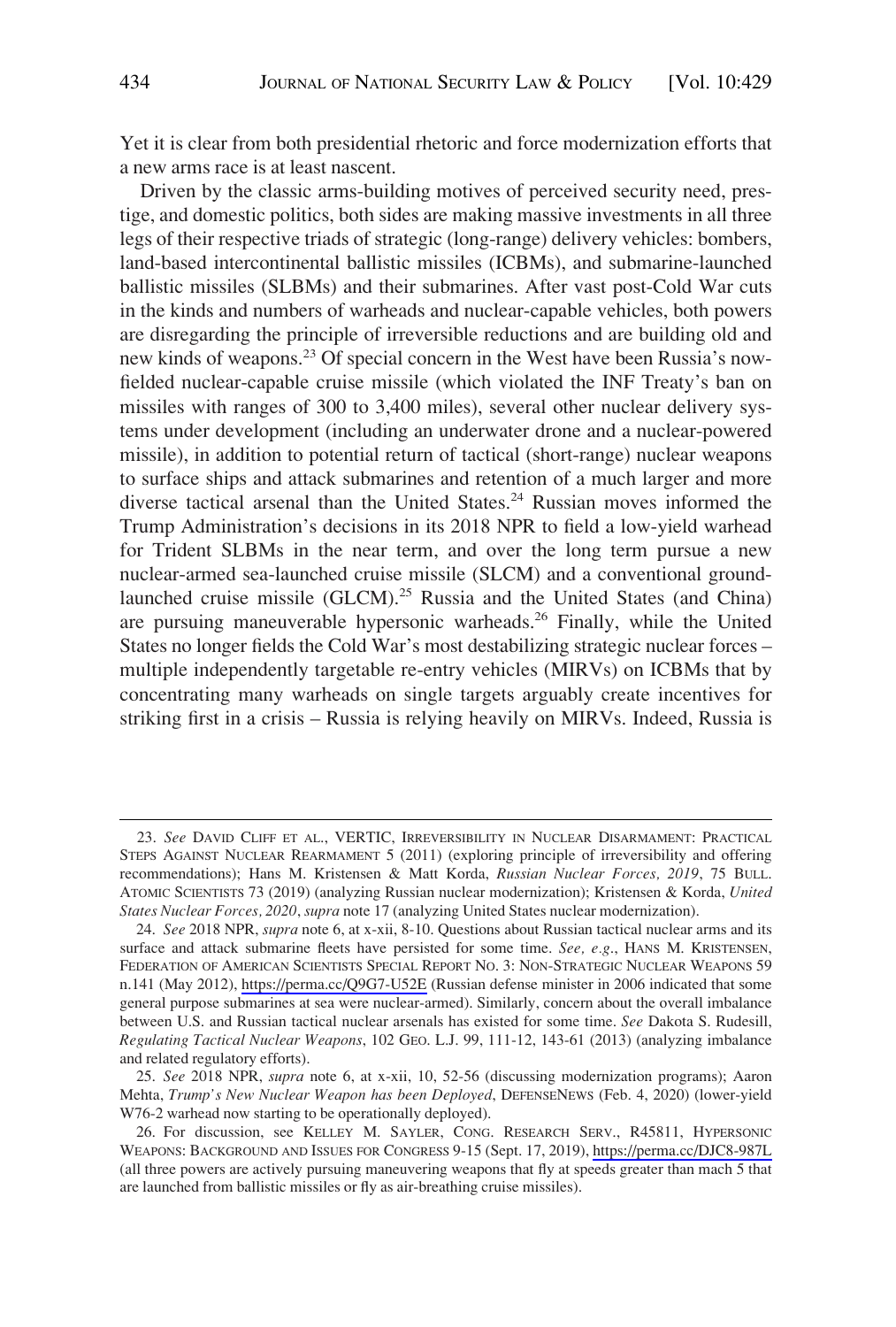building a new 10-warhead "Sarmat" ICBM, dubbed "Satan II" by NATO.<sup>27</sup> To hearty applause, during a recent State of the Union address Putin showed a video that depicted this hydra-headed missile showering Florida – home to Trump properties – with warheads. $^{28}$ 

After decades of reduced nuclear tensions, concern that the nuclear superpowers may be more willing to use nuclear weapons has been growing. The nuclear sabre rattling and modernization just discussed are part of the reason. Nuclear policy statements by both powers have reflected escalating tensions. Observers disagree about how substantively Russian and U.S. doctrine have truly changed.29 But the anxiety level itself about these matters is telling. For example, although the phrase does not appear in available Russian military doctrine statements, the Trump Administration's 2018 NPR stressed that the United States is responding to the possibility that Russia believes it can "escalate to de-escalate." That is, threaten or employ nuclear weapons first to induce an adversary to back down in a conventional conflict.30 A stated purpose of the U.S. modernization effort is to ensure that Russia understands that crossing the nuclear threshold would not be successful and instead be met by retaliation or escalation.<sup>31</sup> Notable as well is that the U.S. response to Russia's annexation of Crimea in 2014 reportedly includes a war plan in the European theater that has an enhanced role for U.S. nuclear-capable bombers.<sup>32</sup> Neither side has a "no first use" policy, and the Trump Administration has reversed the Obama Administration's drive to reduce the role of nuclear weapons in U.S. national security policy.<sup>33</sup>

30. *See* WOOLF, *supra* note 29, at 6; 2018 NPR, *supra* note 6, at 30. *See also* Kristen Ven Bruusgaard, *The Myth of Russia's Lowered Nuclear Threshold*, WAR ON THE ROCKS (Sept. 22, 2017) (skeptical analysis of claim that Russian doctrine anticipates "escalate to deescalate" and lowered threshold for nuclear employment).

<sup>27.</sup> *See* Dakota S. Rudesill, *MIRVs Matter: Banning Hydra-Headed Missiles in a New START II Treaty*, 54 STAN. J. INT'L L. 83, 100-1 (2018) (analyzing implications of MIRVs and Russian modernization).

<sup>28.</sup> *See* Sanchez, *supra* note 20.

<sup>29.</sup> Regarding Russia, see AMY F. WOOLF, CONG. RESEARCH SERV., R45861, RUSSIA'S NUCLEAR WEAPONS: DOCTRINE, FORCES, AND MODERNIZATION 3-7, 34-35 (Jan. 2, 2020) (analyzing evidence of Russian doctrinal changes and related debate). *See also* 2018 NPR, *supra* note 6, at 8-10 (Trump Administration view of changes in Russian doctrine and implications). Regarding the United States, both the Obama and Trump Administrations have included substantively similar language at the center of their nuclear policy statements, particularly about only employing nuclear weapons in extreme circumstances where vital interests are at stake. However, the Trump Administration has explicitly abandoned the Obama Administration's efforts to reduce the role of nuclear weapons in U.S. security policy and is fielding new systems. *See* 2018 NPR, *supra* note 6, at 21 (Trump NPR); U.S. DOD, NUCLEAR POSTURE REVIEW vii-viii (2010) [hereinafter 2010 NPR] (Obama NPR).

<sup>31. 2018</sup> NPR, *supra* note 6, at 8-9.

<sup>32.</sup> *See* Kristensen & Korda, *United States Nuclear Forces, 2020*, *supra* note 17, at 50-1.

<sup>33.</sup> *See* 2018 NPR, *supra* note 6; 2010 NPR, *supra* note 29. Russia abandoned the Soviet Union's official "no first use" policy in 1993 as its conventional forces disintegrated in the wake of the Soviet Union's political and economic collapse. *See* WOOLF, *supra* note 29, at 3-4. The United States has never had such a policy.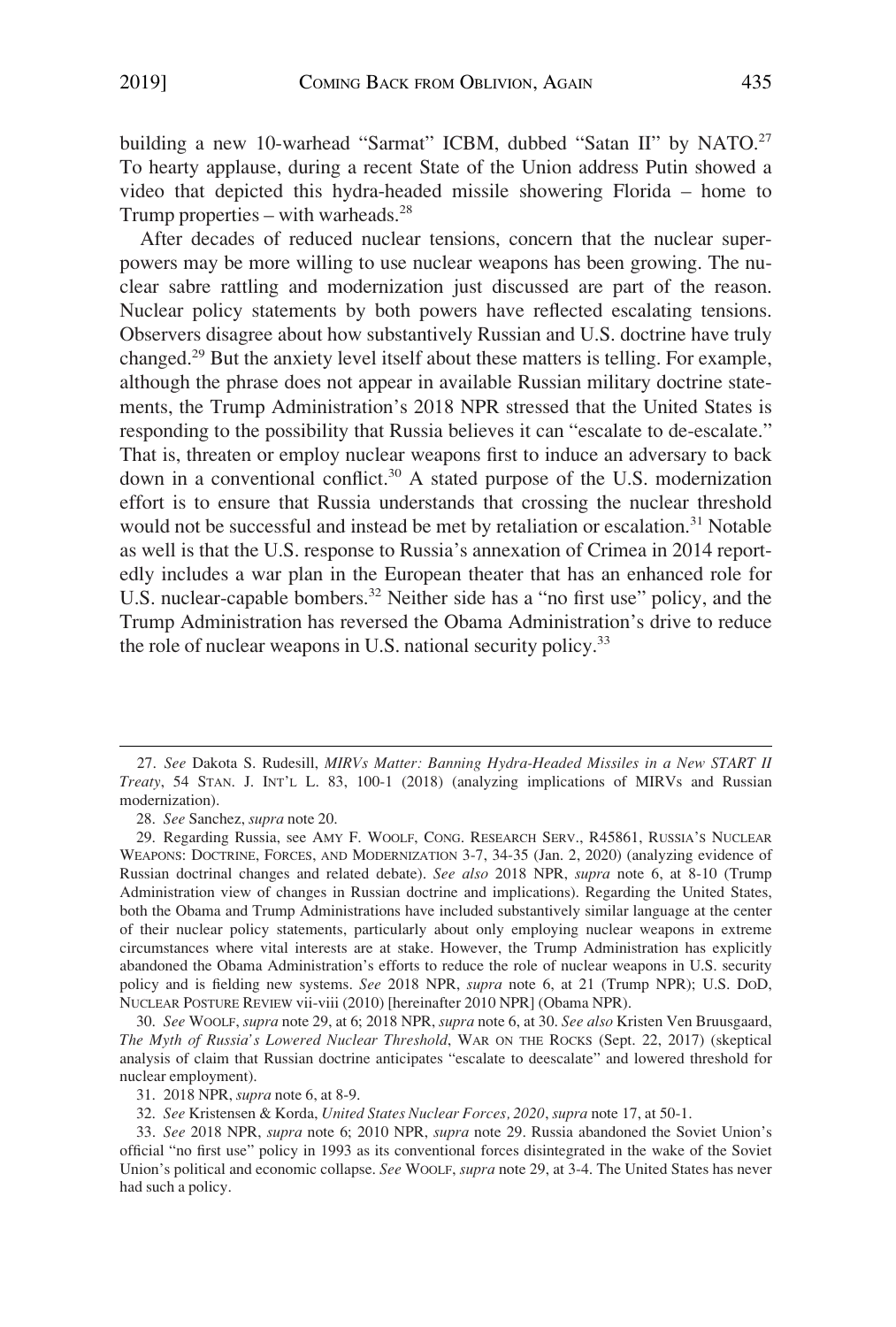#### 3. Arms Control

The early 1980s and recent years stand out as moments of rapid roll-back of prior progress on nuclear arms control. The Soviet invasion of Afghanistan ended Détente and prompted President Carter to pull the second strategic arms limitation treaty (SALT II) from Senate consideration.<sup>34</sup> Arms talks went nowhere for years as both sides modernized. Then, as now, modernization by the world's nuclear "haves" is generating criticism from the nuclear "have-nots" under the 1968 Nuclear Non-Proliferation Treaty (NPT) that the "haves" are not honoring their treaty commitment to work toward negotiated nuclear disarmament.<sup>35</sup>

In recent years, the INF Treaty's formal demise in August 2019 was preceded by suspension of its sibling pillar of post-Cold War European security: the 1990 Conventional Forces in Europe (CFE) treaty that managed the post-Cold War drawdown in the conventional weapons often cited as rationales for tactical nuclear weapons in Europe.<sup>36</sup> The 2010 New START treaty – which limits U.S. and Russian strategic delivery vehicles to 700 (operational) to 800 (total), caps deployed strategic warheads at 1,550, and provides verification via intrusive onsite inspections – is the last bilateral nuclear arms limitation treaty in force. U.S. agreement to its five year extension in 2021 is in doubt.37 So too is the future of the 1992 Open Skies Treaty that since the Cold War's end has provided literal

<sup>34.</sup> *See* Treaty on the Limitation of Strategic Offensive Arms and Protocol, U.S.-USSR, June 18, 1979, S. TREATY DOC. No. 96-25 (1979) [hereinafter SALT II]. Carter technically requested indefinite postponement of Senate consideration but knew that SALT II now had no hope. For discussion, see GARTHOFF, *supra* note 8, at 1055, 1061-62.

*See* Treaty on the Non-Proliferation of Nuclear Weapons art. VI, July 1, 1968, 21 U.S.T. 483, 729 35. U.N.T.S. 161 [hereinafter NPT] (Article VI requires all parties to "pursue negotiations in good faith on effective measures relating to cessation of the nuclear arms race at an early date and to nuclear disarmament, and on a treaty on general and complete disarmament"). One of the deals at the core of the NPT was that non-nuclear weapon states (the "have-nots") would foreswear nuclear arms if nuclear weapon states (the "haves") would agree to Article VI. Resumed arms racing calls into question the fidelity of the nuclear superpowers to this deal and to their legal obligations. Nuclear arms racing also runs against global efforts toward a treaty "on general and complete disarmament." *Id*. Such an accord was opened for signature in late 2017 and as of the end of 2019 had garnered 34 state parties and 80 signatories. *See* Treaty on the Prohibition of Nuclear Weapons, Sept. 20, 2017, 729 U.N.T.S. 161. No nuclear weapon state and no NATO member voted for it at the United Nations or has signed the treaty. *See also* Joint Press Statement from the Permanent Representatives to the United Nations of the United States, United Kingdom and France Following the Adoption of a Treaty Banning Nuclear Weapons (July 7, 2017),<https://perma.cc/Y6FK-AF7H> (announcing intent not to sign the treaty).

*See* Treaty on Conventional Armed Forces in Europe, Nov. 19, 1990, S. TREATY DOC. No. 102-8, 36. 2441 U.N.T.S. 285 [hereinafter CFE Treaty]. Russia suspended its participation in 2007. In response, the United States in 2011 stated it would no longer observe some treaty requirements. In 2015, Russia announced a complete halt to compliance. For discussion, see Kingston Reif, *Russia Completes CFE Treaty Suspension*, ARMS CONTROL TODAY (Apr. 2015),<https://perma.cc/AU97-S9BY>(discussing CFE treaty's equalization of conventional forces, relationship to tactical nuclear weapons in Europe, and related actions by Russia and United States).

<sup>37.</sup> *See* Reif & Bugos, *supra* note 21 (Russia willing to extend New START but the United States has not agreed, and U.S. President Trump is interested in bringing China into the U.S.-Russian nuclear arms regime).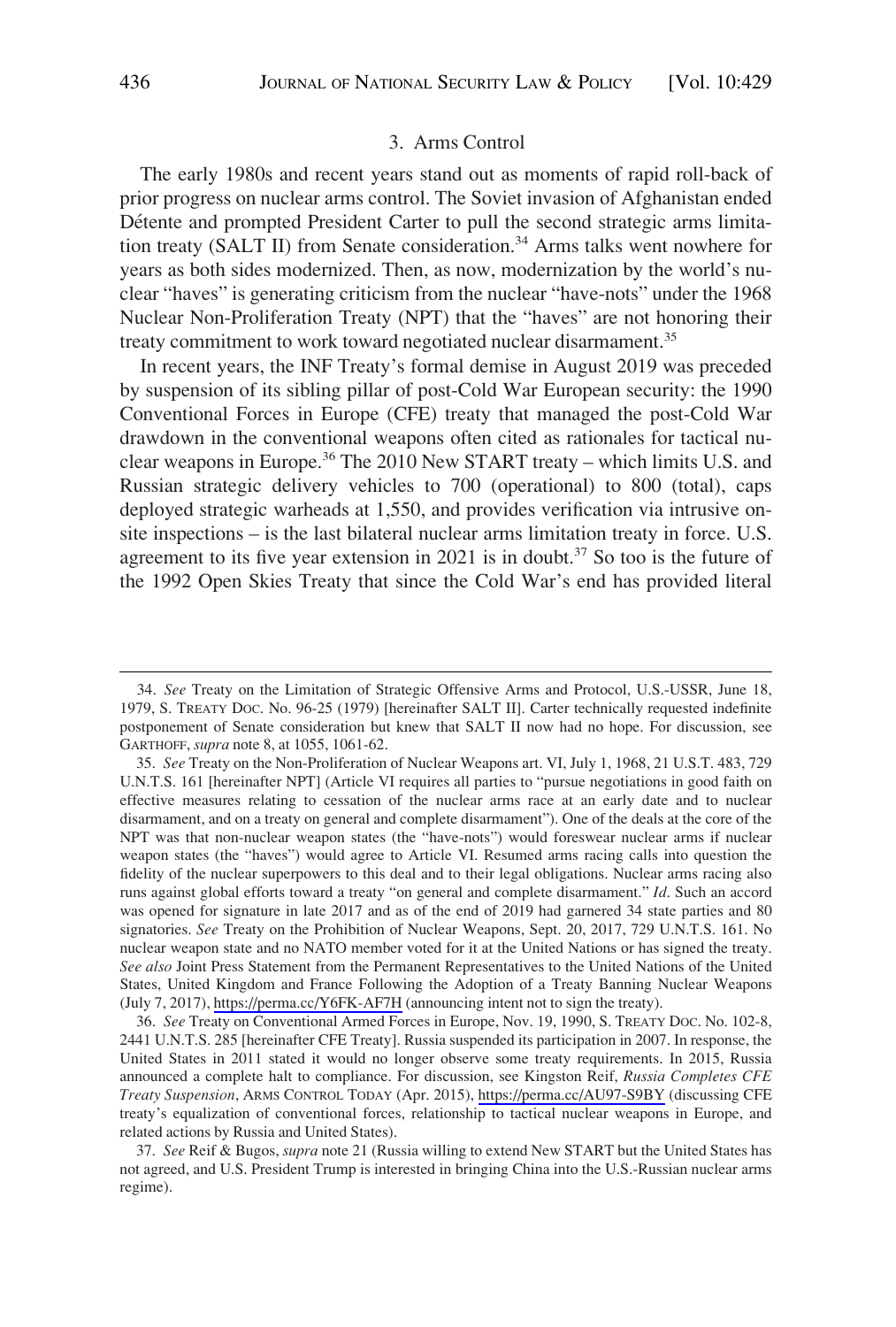transparency by allowing each side to overfly the other.<sup>38</sup> The 2018 NPR made explicit reference to the Cold War in arguing that deployment of U.S. Pershing II missiles in Europe in the 1980s resulted in the INF Treaty that banned it and its Soviet counterparts. The Trump Administration's theory appears to be that the path out of nuclear arms racing involves doing it again.

## *B. Differences*

Plainly, there is abundant reason to believe that relations between the nuclear superpowers have returned to early 1980s depths. And, the Trump Administration's analogy to the arms racing that preceded nuclear reduction treaties at the Cold War's end has some intuitive appeal. But the Cold War analogy is imperfect. Our moment of tension is distinct. There is good reason to be skeptical that the old answer of arms racing is the best answer.

#### 1. Geopolitics

As in the early 1980s there are only two nuclear superpowers. But more generally the geopolitical competition is less stark. It is less easy to anticipate, and less symmetrical.

The United States and Russia in global security context are different states but not as different as they were during the Cold War. The bipolar Cold War clash of ideological visions and largely separate socio-economic systems has been replaced by disagreement about Russia's place in the evolving U.S.-built post-World War II international order. Rather than its complete replacement, Russia (like China) seeks a global system with a less powerful United States, a larger security sphere in which the United States has little influence, and more room for authoritarianism, nationalism, and state capitalism. Despite its authoritarianism and worrisome human rights record, Russia today is a much more open society than during the Cold War. Thanks to globalization and the information revolution, Russia is much more integrated economically and culturally with the rest of the world – a world in which the volume, variety, velocity of change is continually increasing. Despite recent tensions, Washington and Moscow know each other better and cooperate in many more ways than they did even at the height of Détente in the 1970s.

The international order overall is also no longer bipolar. Whereas once both Washington and Moscow led large blocs, today only the United States leads a sizable alliance bloc and has an expansive global network of security alliances. But neither is the world unipolar, as it was immediately after the Cold

*See* Treaty on Open Skies, Mar. 24, 1992, S. TREATY DOC. No. 102-37 (1992); Kingston Reif & 38. Shannon Bugos, *U.S. Considers Open Skies Treaty Withdrawal*, ARMS CONTROL TODAY (Nov. 2019), <https://perma.cc/ML7Y-JR2F>(U.S. considering withdrawal but gaining valuable intelligence on Russian forces); David A. Koplow, *Back to the Future and Up to the Sky: Legal Implications of "Open Skies" Inspection for Arms Control*, 79 CAL. L. REV. 421 (1991) (analyzing treaty).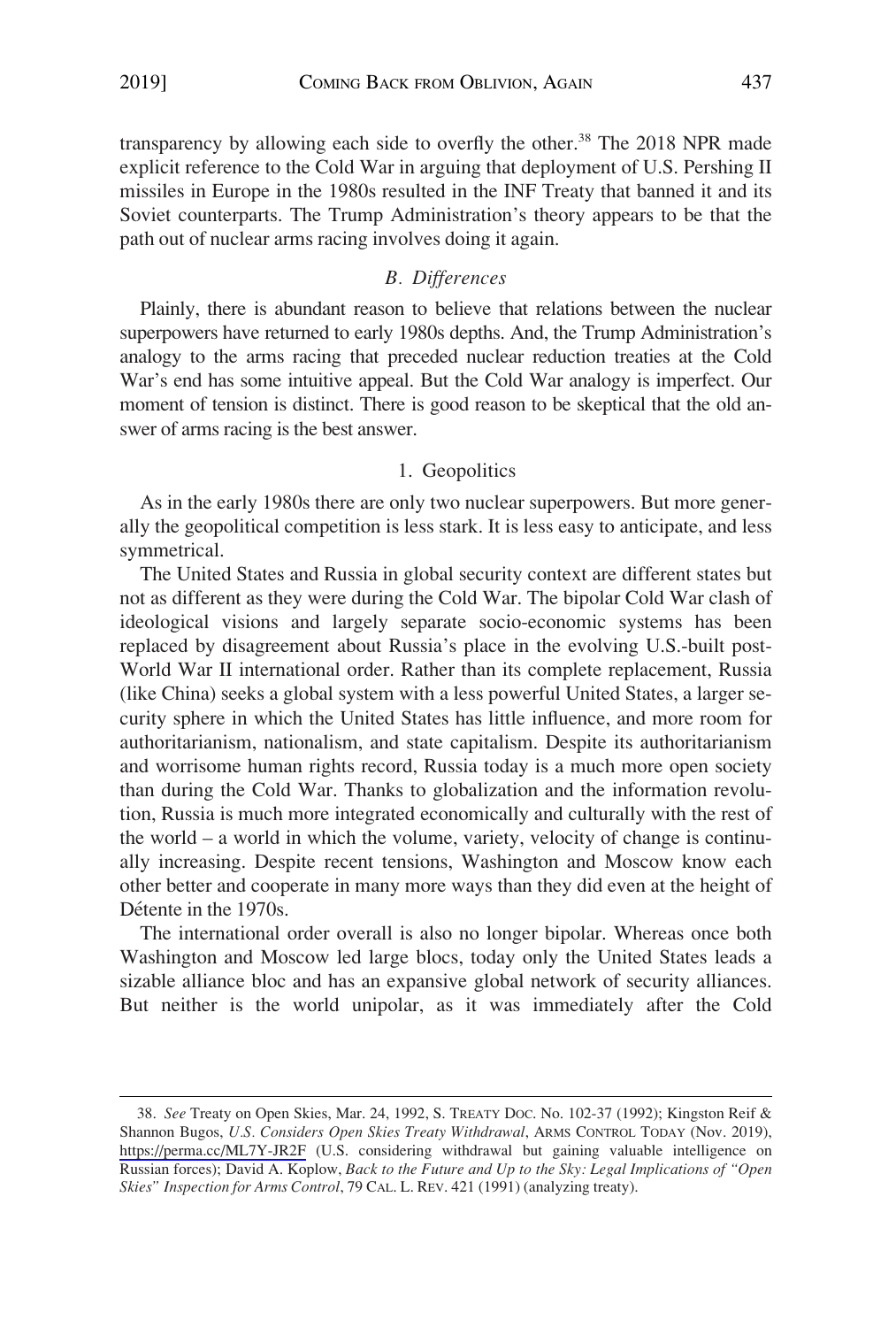War.<sup>39</sup> Multi-polarity is a reality. Power – political, military, and economic – is more widely distributed across the globe than at any point since to World War II. That makes the national security policies of Washington and Moscow matter less in relative terms, and inevitably their nuclear weapons matter less, too, to some unquantifiable degree. China, in particular, is now more powerful than Russia in nearly every respect except the size of its nuclear arsenal – one that China is thoroughly modernizing.40

## 2. Nuclear Forces

In the early 1980s, China had a small strategic nuclear force. To hold at risk targets in the United States, China for decades relied primarily on a limited number of non-alerted ICBMs with high-yield warheads, reflecting a minimum credible deterrence policy.<sup>41</sup> Today, China is a rising nuclear power. Beijing is fielding modern MIRVed missiles on land and its first fleet of ballistic missile submarines.<sup>42</sup> China's mass production and deployment of short, medium, and intermediate range conventional missiles (which could in theory be loaded with some of the several hundred nuclear warheads China is believed to possess) have provided a rationale for Russian and to some extent U.S. efforts to pursue new systems and break free of the INF Treaty's restrictions.<sup>43</sup> It remains unclear if Beijing truly wants more than, first, to hold at risk U.S. conventional forces operating in or near China's sphere of influence (for example, in defense of Taiwan or in the South China Sea), and second, a credible second-strike nuclear capability to reduce the chances China would have to back down in a crisis that goes nuclear.<sup>44</sup> Even so, China's new hardware makes China a more significant nuclear actor than it was during the Cold War. Its improved forces matter in *absolute* terms to any potential adversary. In *relational* terms they matter because Chinese nuclear modernization could ripple through Asian deterrence relationships and prompt faster modernization by India and in turn by Pakistan. The South Asian powers

<sup>39.</sup> For an influential contemporary analysis, see Charles Krauthammer, *The Unipolar Moment*, WASH. POST, July 20, 1990 ("world power resides in one reasonably coherent, serenely dominant, entity," the U.S.-led Western Alliance).

<sup>40.</sup> *See* Hans M. Kristensen & Matt Korda, *Chinese Nuclear Forces, 2019*, 75 BULL. ATOMIC SCIENTISTS 171 (2019) (discussing Chinese nuclear modernization).

<sup>41.</sup> *See* JEFFREY LEWIS, THE MINIMUM MEANS OF REPRISAL: CHINA'S SEARCH FOR SECURITY IN THE NUCLEAR AGE (2007) (China for decades maintained a small minimum strategic deterrent, with warheads not loaded on missiles).

<sup>42.</sup> *See* Kristensen & Korda, *Chinese Nuclear Forces, 2019*, *supra* note 40. In the early 1980s, China completed a ballistic missile submarine. It was reportedly plagued by problems and is not known to have ever become operational. *See* LEWIS, *supra* note 41, at 35 (discussing vessel); Robert S. Norris & Hans M. Kristensen, *Chinese Nuclear Forces, 2006*, 62 BULL. ATOMIC SCIENTISTS 60, 61 (2006) (no known operational patrols).

<sup>43.</sup> See DEF. INTELLIGENCE AGENCY, U.S. DOD, CHINA MILITARY POWER: MODERNIZING A FORCE TO FIGHT AND WIN (2019), [https://perma.cc/V9LP-LG3U.](https://perma.cc/V9LP-LG3U)

<sup>44.</sup> As the Chinese Communist Party has stoked internal nationalist sentiment in recent decades to buttress its hold on power, Chinese officials have become concerned that they could be forced from power if Taiwan declares independence – or otherwise if there is a serious crisis with the United States – and they were seen as backing down. *See* SUSAN L. SHIRK, CHINA: FRAGILE SUPERPOWER 2-3 (2007).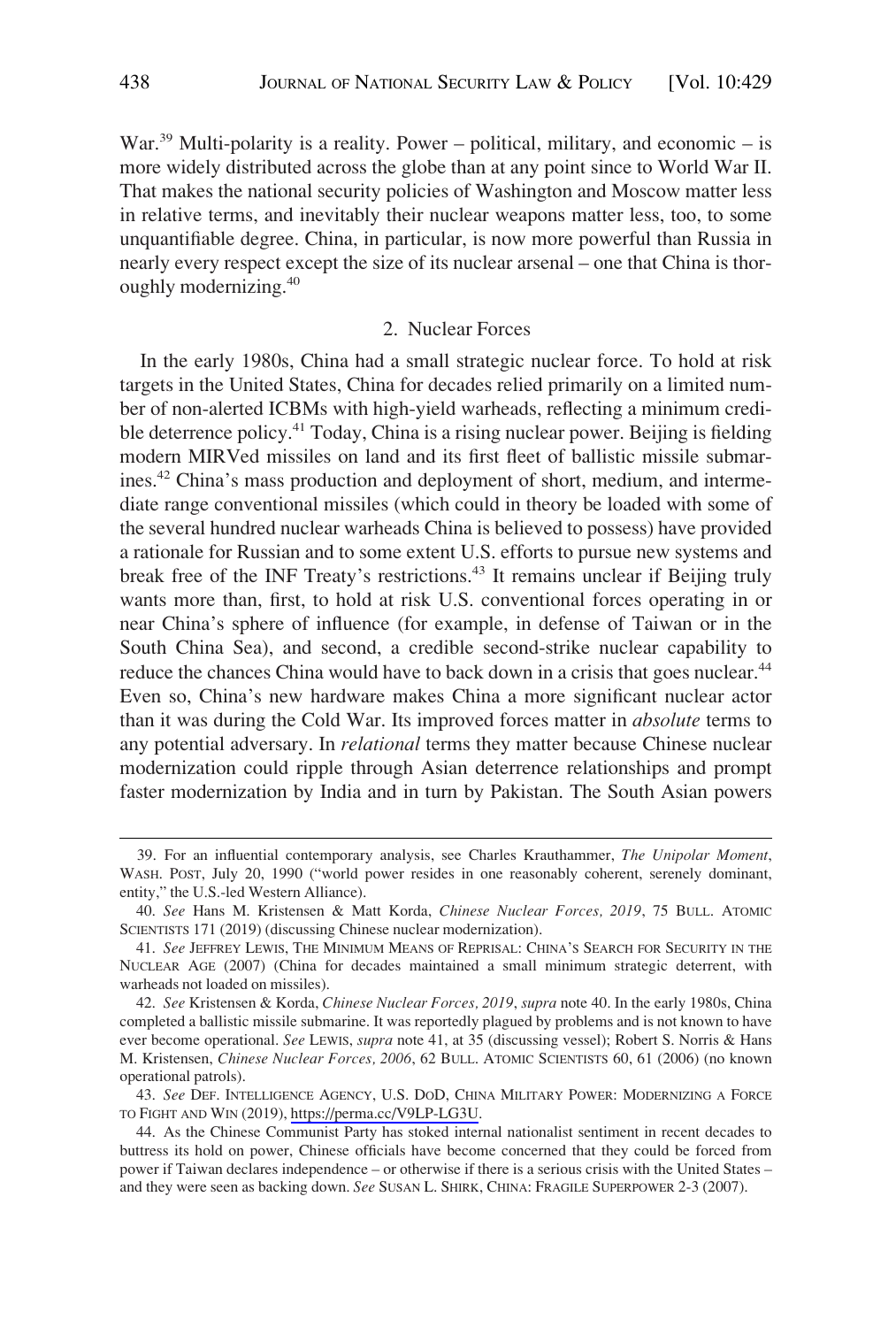did not field nuclear forces 35 years ago. Additional pressure today to modernize could drive dangerous proliferation within Indian and Pakistani arsenals: higher numbers and greater variety in terms of warheads and their delivery systems.<sup>45</sup> China's nuclear forces matter in *comparative* terms because even a still-smallish Chinese arsenal inevitably matters more now that the United States and Russia scrapped 85 percent of their arsenals after the Cold War.

As noteworthy as modernization in China, Russia, and the United States is, the nascent nuclear arms race lacks the colossal scale that characterized the U.S.-U.S.S.R. nuclear competition. China gives no indication of interest in fielding tens of thousands of nuclear warheads and thousands of missiles. Neither do Russia or the United States, at least so far.

Russia and the United states are modernizing qualitatively, and noisily touting a handful of new kinds of weapons and replacements for aging systems (Russia's "Satan II" heavy ICBM, and planned U.S. replacements for each leg of its strategic triad over the coming decades, for example). Both sides may grow their forces in number to a limited extent, taking advantage of the freedom provided the lack of limits on tactical nuclear weapons, the INF Treaty's demise, and the potential lack of extension of New START. But, to date, the new arms race is a much more limited affair in terms of the number of new nuclear delivery vehicles to be produced, the number of weapons expected to be fielded, and their dollar cost.<sup>46</sup> With a stagnant economy and constrained production capabilities, Russia may continue to struggle to field strategic forces near New START's caps.<sup>47</sup> For some time both sides will continue to rely heavily in the field on nuclear delivery systems that will be two to six decades old.<sup>48</sup>

In contrast, in the 1980s both nuclear superpowers were rapidly fielding multiple new systems to replace relatively young hardware.<sup>49</sup> The Soviet warhead stockpile and spending on U.S. nuclear forces had a similar vector, increasing at a rapid annual pace throughout the first half of the 1980s. Security concern about falling behind (the emergence of a dreaded "gap" in bombers, missiles, or other

<sup>45.</sup> A nuclear war in South Asia could cause millions of prompt deaths and injuries, and it could produce severe environmental damage and a "nuclear famine" across the globe. *See* Ira Helfand, *The Humanitarian Consequences of Nuclear War*, 43 ARMS CONTROL TODAY 22, 24 (2013).

<sup>46.</sup> *See* 2018 NPR, *supra* note 6, at xi (U.S. spent 10.6 percent of its defense budget in the 1980s on nuclear forces; the Trump Administration has sought an increase to 6.4 percent).

<sup>47.</sup> For discussion of Russia's difficulties matching U.S. strategic forces, see recent and past analyses from Kristensen & Korda and the predecessor team of Kristensen and Robert Norris. *See, e.g*., Kristensen & Korda, *Russian Nuclear Forces, 2019*, *supra* note 23; Hans M. Kristensen & Robert S. Norris, *Russian Nuclear Forces, 2011*, 67 BULL. ATOMIC SCIENTISTS 67 (2011).

<sup>48.</sup> For example, U.S. ICBMs and B-52H bombers have been in service since the 1960s. *See*  Kristensen & Norris, *United States Nuclear Forces, 2020*, *supra* note 17, at 47 (table of U.S. nuclear forces with deployment dates). Russia has some newer ICBMs and submarines but also relies on ICBMs, bombers, and submarines from the Soviet era. *See* Kristensen & Norris, *Russian Nuclear Forces, 2019*, *supra* note 23, at 74 (table of Russian nuclear forces with deployment dates).

<sup>49.</sup> For a contemporaneous discussion that emphasized a potential Soviet lead, see U.S. DoD, SOVIET MILITARY POWER: AN ASSESSMENT OF THE THREAT 1988 at 98–100 (1988), [https://perma.cc/WTG5-](https://perma.cc/WTG5-DRN7)  [DRN7](https://perma.cc/WTG5-DRN7).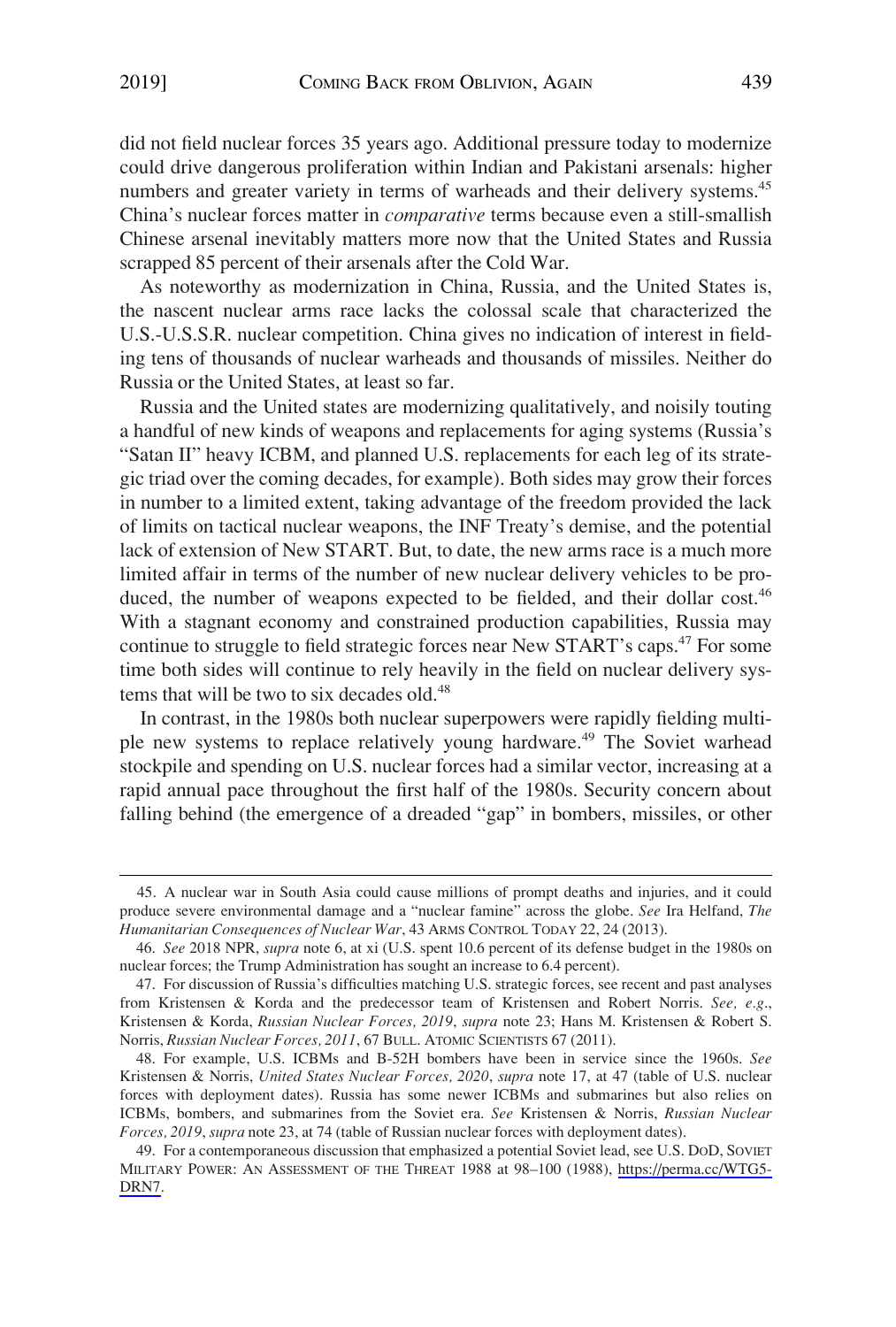systems), prestige, and domestic bureaucratic pressures and political incentives combined to drive full-tilt arms racing by both sides. The dynamic reflected the classic security dilemma of one side's action to protect itself driving adversary responses that reduce security, raise concern about adversary attack, and spiral tensions upward. The Cold War's arms racing yielded arsenals that were so massive that nuclear accidents had become altogether too frequent, their fiscal cost had reached unsustainable levels for both parties, anxiety about war and paranoia were growing on both sides, and the inventories themselves if ever employed at scale would produce what was accurately termed "overkill" – and even the end of civilization.50 In short, the Cold War experience with nuclear excess exists as a warning rather than a reality that has fully returned, much less one to be repeated.

## 3. Arms Control

The willful unraveling of the bilateral nuclear arms control regime under Presidents Putin and Trump is regrettable. But the present moment, however dim, remains more favorable than the early 1980s in important respects. One is that as of evaporation of prospects for implementation of the 1979 SALT II strategic arms limitation treaty there was no bilateral agreement in force in the early 1980s that limited the number of offensive arms.<sup>51</sup> Today, the nuclear superpowers retain the option in 2021 of extending the New START treaty to 2026. Second, rather than the 1980s challenge of crafting a first-ever agreement that would provide verification through on-site inspections (and raise classified information protection and legal concerns), New START not only provides such a ready and extendable mechanism but builds on more than three decades of overwhelmingly successful inspection-based bilateral arms control, to include verified weapon destruction.52 Our challenge is model extension and perhaps modification, rather

<sup>50.</sup> The public record reflects multiple serious U.S. nuclear warhead accidents, including warheads falling out of aircraft and otherwise becoming compromised in crashes and explosions. *See* ERIC SCHLOSSER, COMMAND AND CONTROL: NUCLEAR WEAPONS, THE DAMASCUS ACCIDENT, AND THE ILLUSION OF SAFETY 168-70, 184-86, 191, 245-49, 262, 308-11, 327 (2013) (at one point during Cold War a nuclear bomb "had been inadvertently jettisoned once every 320 flights"; over 12 year period "at least 1,200 nuclear weapons had been involved in 'significant' incidents and accidents"). The Soviet military inferentially must have had at least as many accidents, although they are not similarly documented in open sources. Regarding overkill, by the mid-1980s the superpowers had approximately 70,000 nuclear weapons between them. In 2019, the U.S. and Russian arsenals totaled over 10,000 warheads. *See* Hans M. Kristensen & Matt Korda, *Status of World Nuclear Forces*, FED'N AM. SCIENTISTS, [https://perma.cc/FD9U-PUQG.](https://perma.cc/FD9U-PUQG)

<sup>51.</sup> The first SALT accord, termed SALT I, was a congressional-executive agreement in force from 1972 to 1977. Interim Agreement on Certain Measures with Respect to the Limitation of Strategic Offensive Arms, U.S.-USSR, May 26, 1972, 23 U.S.T. 3462 [hereinafter SALT I]. The 1972 ABM Treaty remained in force in the 1980s, but limited only defensive missiles designed to destroy incoming warheads. Treaty on the Limitation of Anti-Ballistic Missile Systems, U.S.-USSR, May 26, 1972, 23 U.S.T. 3435 (ABM Treaty). The United States withdrew in 2002. *See* U.S. Dep't of State, Text of Diplomatic Notes Sent to Russia, Belarus, Kazakhstan and Ukraine (Dec. 14, 2001), [https://perma.cc/](https://perma.cc/6NWK-RSM2)  [6NWK-RSM2](https://perma.cc/6NWK-RSM2).

<sup>52.</sup> *See* David A. Koplow, *Eve of Destruction: Implementing Arms Control Treaty Obligations to Dismantle Weaponry*, 8 HARV. NAT'L SECURITY J. 158, 211-13 (2017) (success of New START treaty);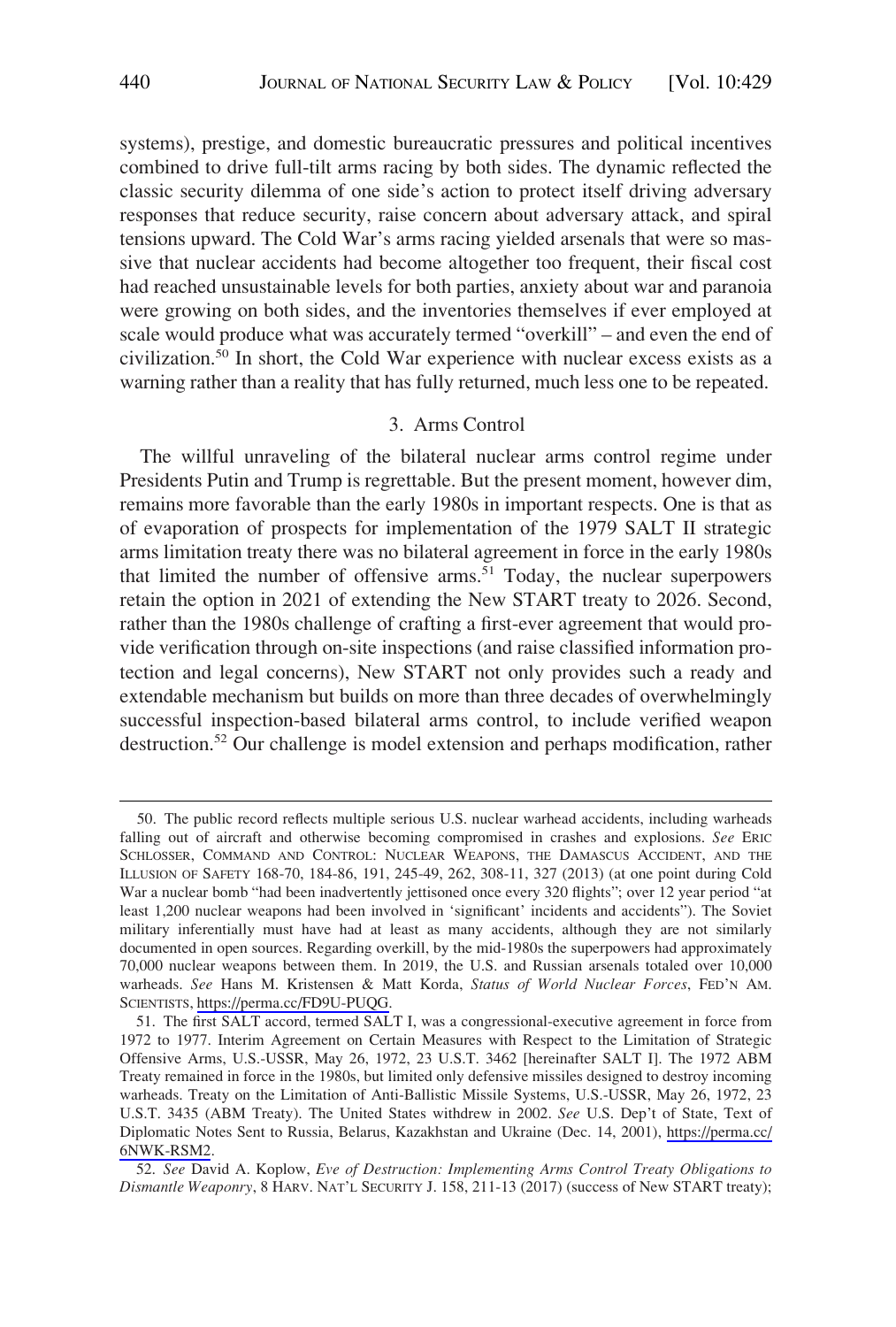than model building. Thanks to this experience, the parties know well the benefits of arms control that features both limits and up-close verification: balancing of forces that fosters strategic stability, prevention of arms racing, predictability, detailed knowledge of the forces of the other party, and confidence in compliance.

#### II. REFLECTION ON THE COLD WAR COMPARISON

The analogy of our time to the early 1980s Cold War is imperfect. It is also instructive. Several conclusions are readily apparent.

First, our current security environment may be more complicated than during the Cold War, but arms control has provided real benefits – and continues to do so. The United States and Russia continue dozens of annual on-site inspections and data exchanges pursuant to New START. Force balancing, predictability, transparency and information gathering, and dissuasion of cheating are enormously important.

Second, there is nothing to suggest that the top priority for all participants in deterrence relationships – and therefore for force modernization and arms control – should be anything other than enhancement of strategic stability.<sup>53</sup> In its classic sense, strategic stability means alignment of incentives against shooting first or escalation. In a broader sense, it means alignment of incentives against arms racing and other force or policy moves that could undermine deterrence.<sup>54</sup>

A third conclusion is that arms racing in the 1980s raised urgent, existential questions about adversary intentions and capabilities, and therefore imperiled strategic stability. It could have that cost again if racing fully resumes. Other potential costs include planning difficulties and enormous fiscal expense, at a time of a stagnant Russian economy, and of massive U.S. budget deficits and an historically high defense budget that will inevitably come down.<sup>55</sup> Racing would also likely drive up the risk of nuclear accidents<sup>56</sup> – loss of control over warheads, or "leakage" to radicals who might use them for nuclear or radiological terrorism – in view of the engineering principle that the more pieces a system has the greater statistical chance one will fail. Now that China has begun to inch closer to nuclear peer-hood with Russia and the United States, and with potential knock-on

David A. Koplow, *Arms Control Inspection: Constitutional Restrictions on Treaty Verification in the United States*, 63 N.Y.U. L. REV. 229 (1988) (legal issues raised by on-site verification).

<sup>53.</sup> It is encouraging that the Trump Administration's State and Defense Departments have stated that they seek strategic stability. *See* Sec'y of State Michael R. Pompeo & Foreign Minister Sergey Lavrov, Remarks at a Press Availability (Dec. 10, 2019),<https://perma.cc/QU4R-Z9XF> (remarks at joint press conference in Washington, D.C.); 2018 NPR, *supra* note 6, at vi-vii, 26.

<sup>54.</sup> *See* Moniz & Nunn, *supra* note 4 (strategic stability broadly includes "processes, mechanisms, and agreements that facilitate the peacetime management of strategic relationships").

*See* Kate Davidson, *U.S. Deficit Tops \$1 Trillion in First 11 Months of Fiscal Year*, WALL ST. J. 55. (Sept. 12, 2019, 3:29 PM), <https://perma.cc/YSAD-ZV75>(massive deficits); Dan Keeler, *How the Ballooning Federal Debt Threatens U.S. Defense*, BROOKINGS (June 27, 2018), [https://perma.cc/C37Z-](https://perma.cc/C37Z-KM9T)[KM9T](https://perma.cc/C37Z-KM9T) (high deficits and record debt putting downward pressure on defense budget).

<sup>56.</sup> For an open source discussion of the history of U.S. nuclear weapon accidents by a journalist, see SCHLOSSER, *supra* note 50.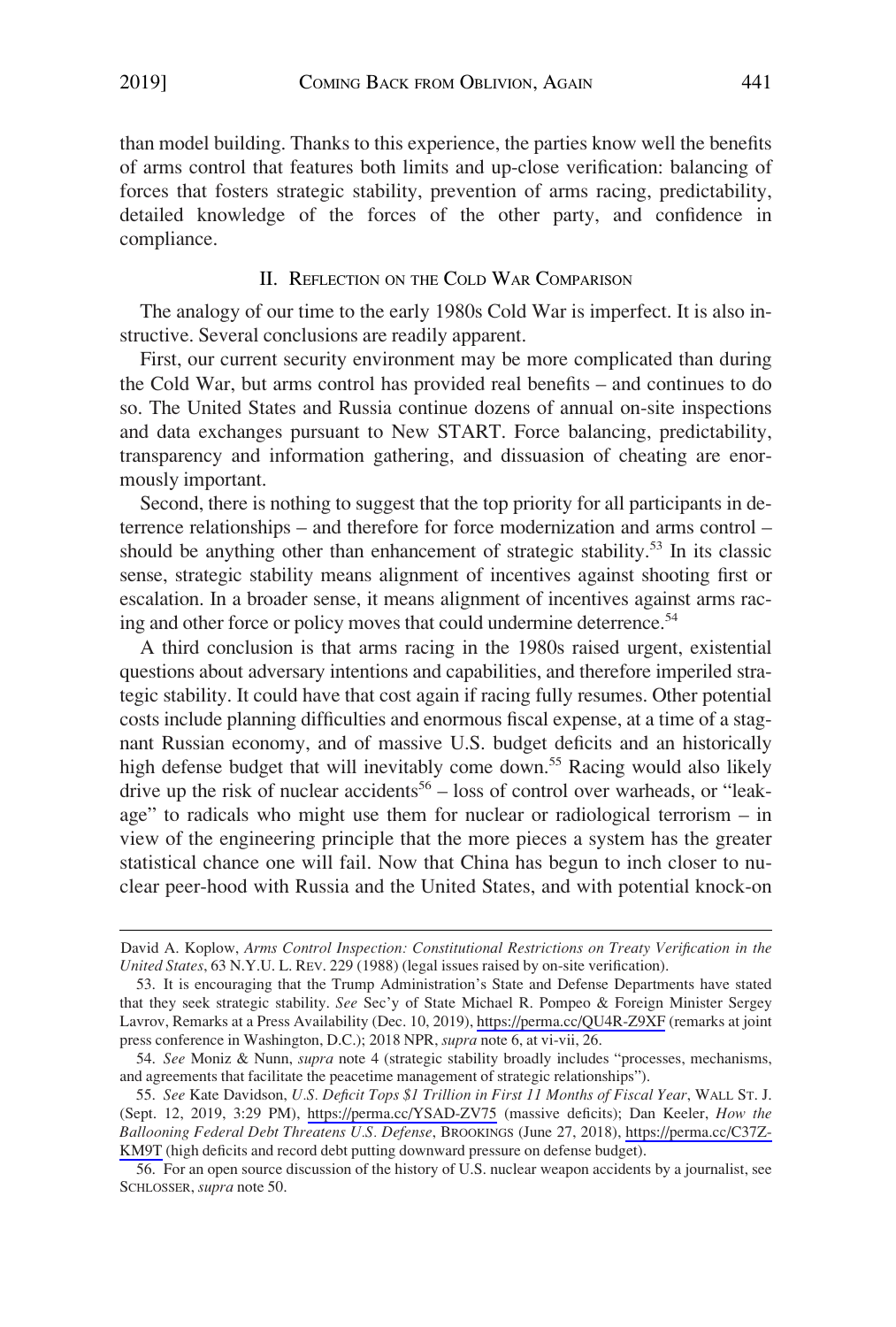effects to its deterrence relationships with India and Pakistan, the involvement of China in any fully realized arms race could make that race's trajectory harder to predict. The dynamics could be harder to manage. There is good reason, in short, to be skeptical of arguments that might unleash a full arms race – one that could be expected to self-perpetuate.

The fourth and most encouraging lesson of the early 1980s is that the world can change, and quickly. The world's close call with global thermonuclear war during Able Archer 83, the collapse of arms talks thereafter, rising concern that the other would shoot first, and confrontational attitudes – all of this gave way in a few short years to a general reduction in tensions, multiple arms control agreements (the INF, CFE, and START I accords), the Cold War's end, and the most massive reduction in war-making potential the world has ever known. It took a series of shocks to the system to disrupt the arms race and end the Cold War, particularly the terrifying close call of Able Archer, and new leadership in Moscow. Ascendance of Mikhail Gorbachev in the Soviet Union provided U.S. Presidents Ronald Reagan and George H. W. Bush a partner in managing the Cold War's end.<sup>57</sup>

In view of rising nationalism and accelerating nuclear modernization, more complex international security dynamics, and ongoing collapse of the bilateral nuclear arms control regime, another big shock may be necessary for a nuclear course correction. A terrifying nuclear crisis, and perhaps also new leadership in one or both countries, may again be what it takes for progress on bilateral arms control to be achieved. We should remember, however, that in our time the rate and scope of change seems to accelerate continually. That suggests that current dynamics may be disrupted sooner than expected – for better or for worse.

# III. THINKING AHEAD: AN AGENDA

Times are hard for arms control. Time is also precious. Policymakers and thinkers should use this moment to argue for retention of stability-enhancing aspects of the current U.S.-Russian nuclear relationship, while also developing a slate of actionable arms control proposals to have at hand when circumstances again favor progress.

First, New START must be extended in 2021. The arguments against extension are weak. These include Trump's generalized accusation that it is a "bad deal" that favors Russia, that it does not address Russia's lead in tactical nuclear weapons, that it does not address hypersonics or underwater nuclear drones or other new technologies, and that it does not include rising nuclear power China.<sup>58</sup> In reality, the benefits of arms control plainly accrue to the treaty. New START balances U.S. and Russian forces and discourages arms racing at the strategic level.

<sup>57.</sup> For a thoughtful reflection, see JOHN LEWIS GADDIS, THE UNITED STATES AND THE END OF THE COLD WAR 127-30 (1992).

*See, e.g*., Steve Holland, *Trump Says He, Putin Discussed New Nuclear Pact Possibly Including*  58. *China*, REUTERS (May 3, 2019, 12:03 PM),<https://perma.cc/YA3V-SJCF>.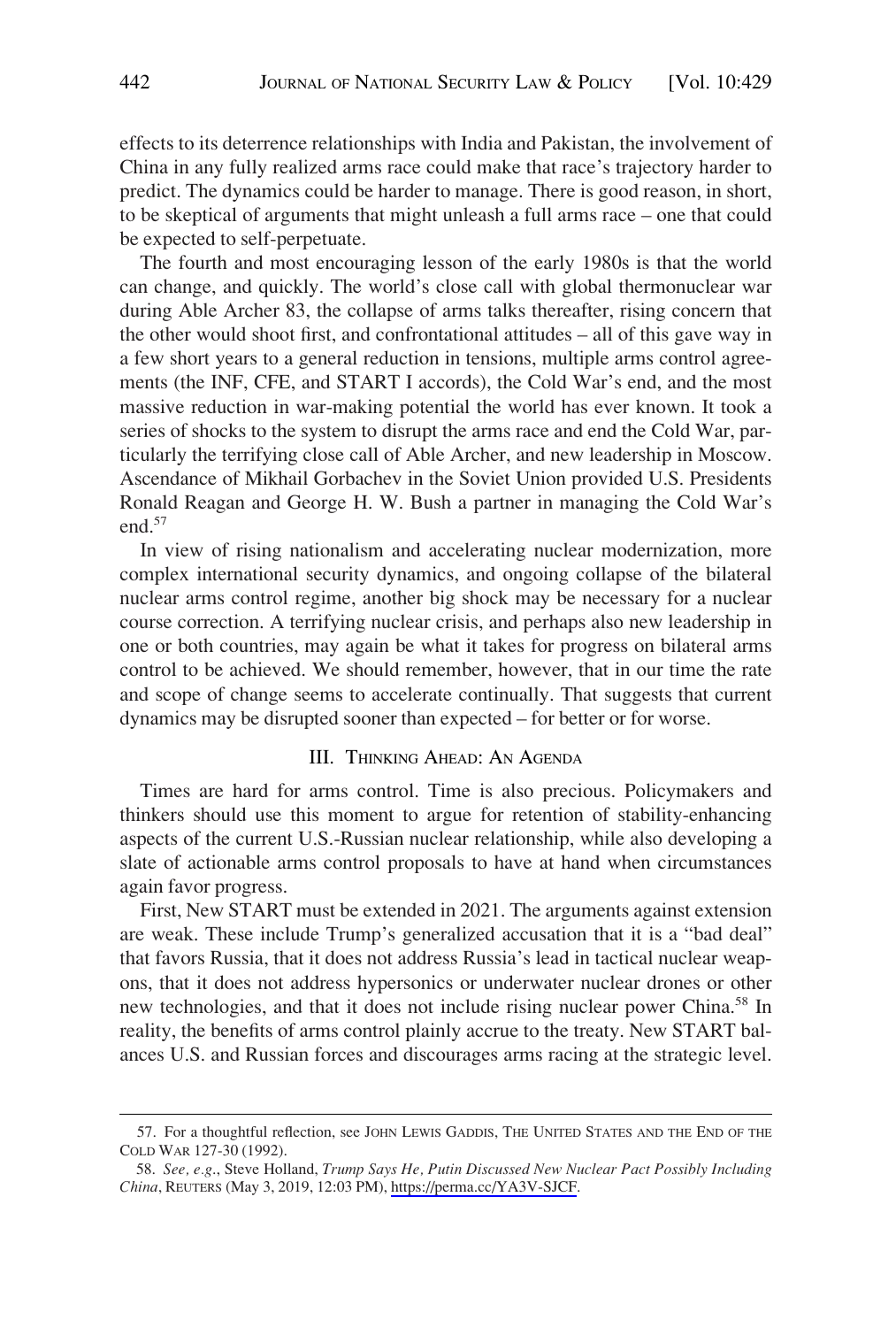The treaty's on-site inspections are an intelligence collection method of enormous value, allowing U.S. weapons experts to view Russian forces and warheads in the field, and also to verify dismantlement of nuclear hardware once pointed at the United States. Dating to the Cold War, issues in the Washington-Moscow relationship have often been separated into separate tracks to facilitate progress. There is no compelling reason that must change now, and that all nuclear issues must be resolved in one comprehensive agreement. Nor is it clear that replacement of current warheads on strategic forces with maneuverable hypersonics now threaten the strategic balance. Russia in 2019 began limited deployment of a hypersonic glide vehicle on the SS-19 missile, those warheads and their missiles count against the New START limits, and there are no indications that strategic stability is in appreciable peril.<sup>59</sup> The offensive forces of major nuclear powers so vastly outnumber and so easily overwhelm missile defenses that neither side will in the foreseeable future (and may well never) have missile defenses reliably capable even of intercepting enough of the other side's *slower, non-maneuverable*  warheads to disrupt deterrence of a strategic nuclear attack. It is, therefore, hard to imagine a nuclear exchange becoming more or less likely because of hypersonics, and virtually impossible to see a solid hypersonics-based case against extending New START.<sup>60</sup> Finally, much of the new hardware on the drawing board touted by President Putin is still in development, and not expected to be fielded until *after* an extended New START would expire in 2026.<sup>61</sup> In short, there is no compelling reason to make a hypothetical and unlikely comprehensive new treaty the imperative alternative to New START extension.

Once the benefits of New START are captured and extended for an additional five years, it is worthwhile to try to update the arms control regime. Forces and parties left out of New START are legitimate – indeed, long-overdue – subjects for new talks. Of course, it is challenging to understand how China could be integrated into a strategic forces-only treaty in a way that seems fair and workable. Blessing multiplication of the Chinese arsenal (to come up to the level of Russia and the United States) or requiring deep cuts to the strategic forces of the two nuclear peers (to drop to China's level) would be assailed from different quarters as problematic. Meanwhile, Secretary of State Mike Pompeo's suggestion that

<sup>59.</sup> *See* WOOLF, *supra* note 30, at 14, 20-22 ("Avangard does not change the existing balance").

<sup>60.</sup> It is in theory conceivable that Russia could select a hypersonic maneuverable warhead (probably using a tactical or theater-range missile or other delivery vehicle) for employment in an "escalate to deescalate" limited strike in-theater, in order to frustrate U.S. or NATO missile defenses. But the utility of employing one or a small handful of warheads in the context of a conventional conflict that is not going the Kremlin's way is distinct from the focus of New START, which is facilitation of deterrence at the level of strategic (long-range) nuclear forces. A second scenario in which the capabilities of hypersonic maneuverable warheads might be meaningful is an accidental or unauthorized launch in which a small volley of warheads that would in theory otherwise be limited enough to be countered by missile defenses instead penetrates those defenses. Of course, making a catastrophic failure of nuclear command and control more deadly is no rationale for buying weapons.

*See* Hans M. Kristensen & Matt Korda, *The New START Treaty Keeps Nuclear Arsenals in Check*  61. *and President Trump Must Act to Preserve It*, FORBES (Dec. 10, 2019, 11:18 AM), [https://perma.cc/](https://perma.cc/6K8F-J5ML)  [6K8F-J5ML](https://perma.cc/6K8F-J5ML).